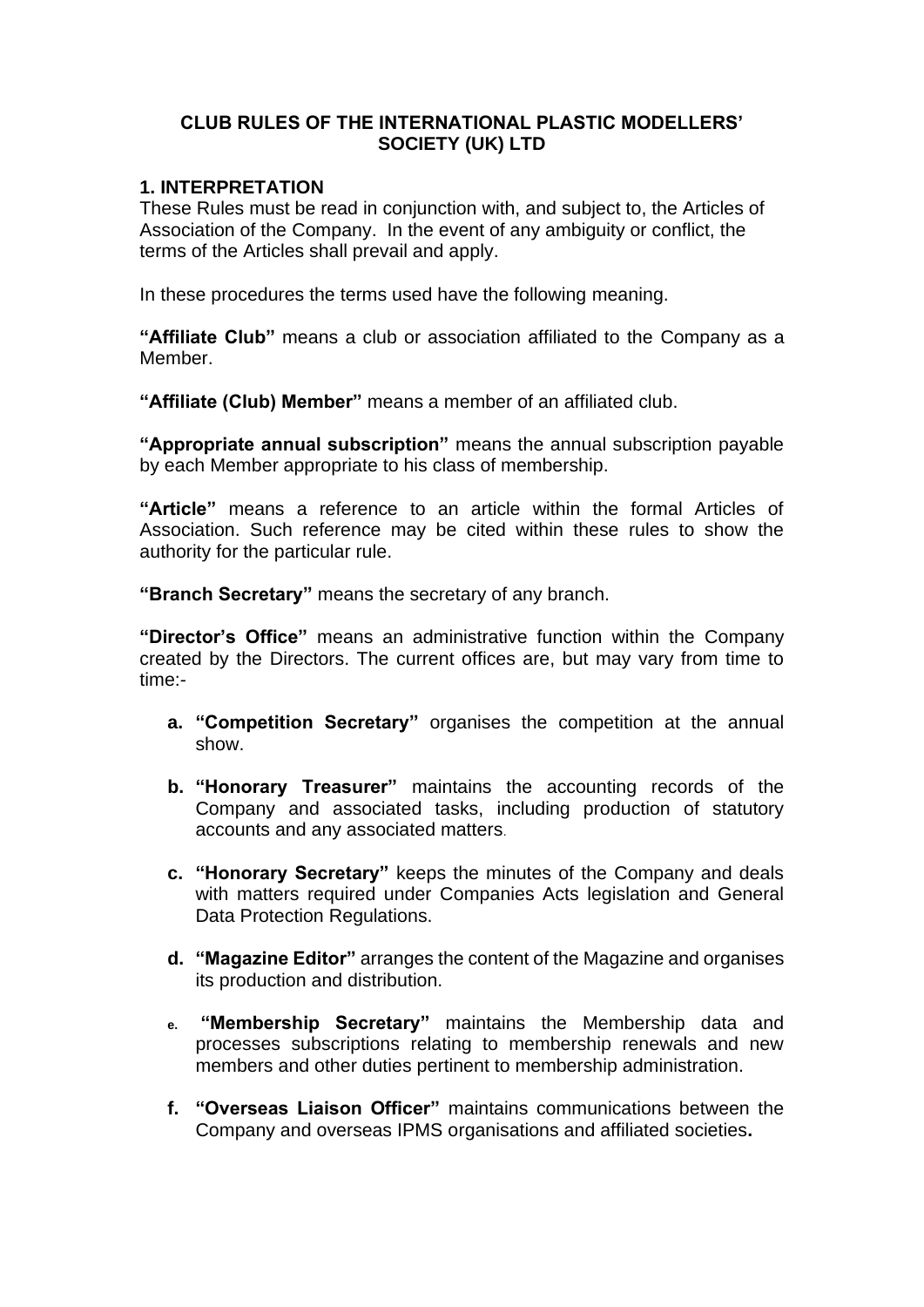- **g. "President"** chairs all meetings of the Directors and any general meeting. In the event of a tied vote they have a casting vote unless prohibited from voting by a conflict of interest.
- **h. "Publicity Officer"** is responsible for promoting and marketing the existence and activities of the Company.
- **i. "Renewal Date**" means the date provided by the Company to the Member, when joining, as set out in Rule 3 upon which the renewal payment for the subscription must be paid by.
- **j. "Scale ModelWorld Manager"** is responsible for organising the annual show, which is currently entitled "Scale ModelWorld".
- **k. "Technical Advisory Service Officer"** is responsible for maintaining the technical information database and library.
- **l. "UK Liaison Officer"** is responsible for communications between the Directors and Branch Secretaries and SIG Leaders and UK membership.
- **m. "Vice President"** means the Director chosen by the other Directors to act as a substitute for the President.
- **n. "Web Administrator"** is responsible for oversight of the Company's web sites and other electronic communications and for making arrangements to keep them up to date.

**"Final Accounts"** means the accounts of the Company subjected to independent review by professional accountants, in respect to any financial year.

**"General meeting"** means a meeting other than the Annual General Meeting called either by the Directors or by the requisite number of members.

**"Magazine"** means the magazine presently known as the "IPMS Magazine", and being the official journal of the Company, shall be utilised for the provision to members of statutory information as well as for modelling articles and correspondence.

**"Motion"** means any motion proposed at any AGM or general meeting.

**"National Championship Competition"** means any national championship competition organised at any time by the Company.

**"Notice of Motion"** means written notice of any Motion.

**"President's Report"** means the report of the President for the time being of the Company.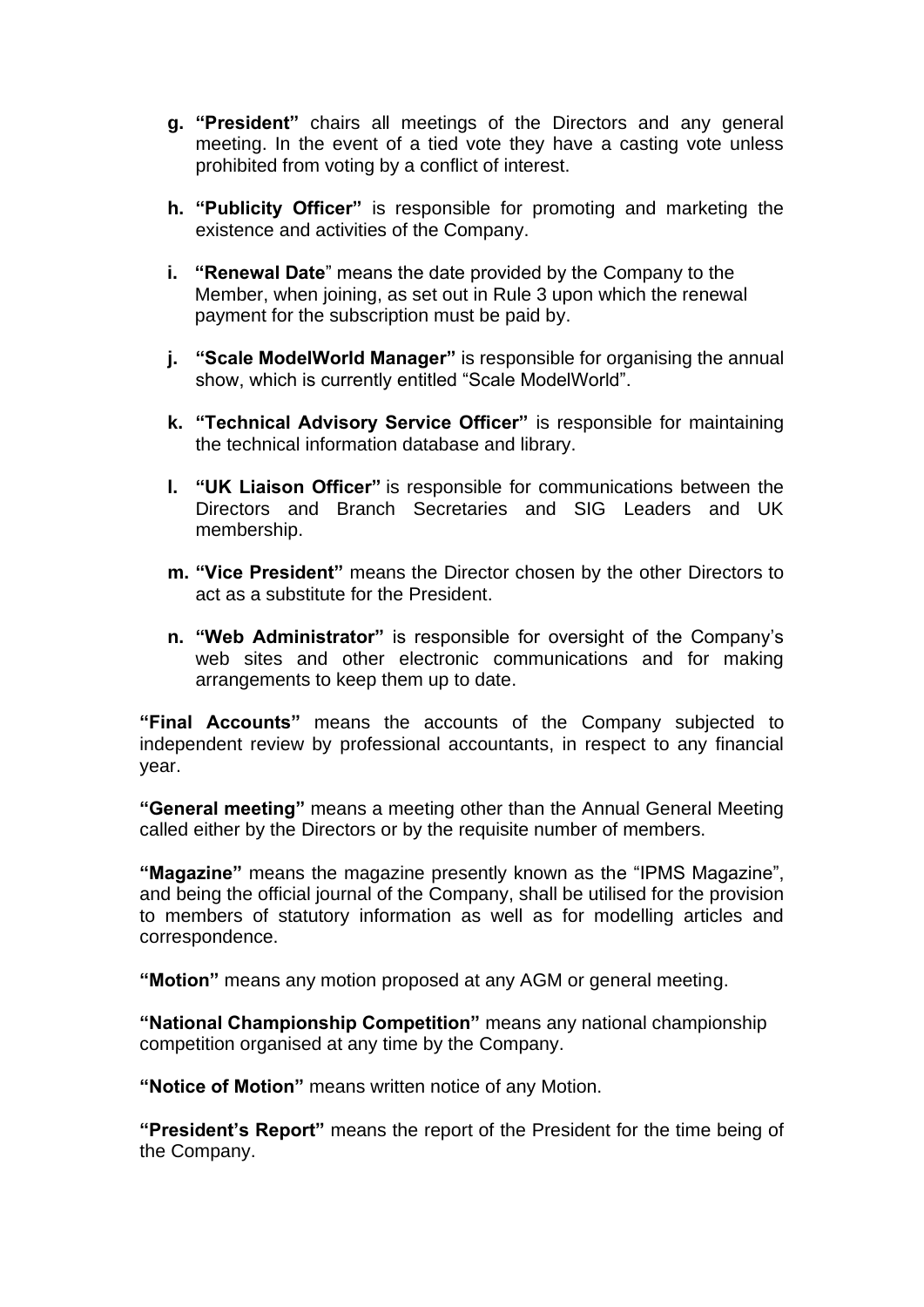**"Senior Membership"** means any Member over the age of 18 (eighteen).

**"Special Interest Group"** means any Special Interest Group ("SIG") for the time being of the Company. To be recognised as a SIG of the Company any organisation must adopt and abide by procedures approved by the Company.

**"Technical Advisory Service"** means the technical advisory service (or "TAS") provided by the Company for the benefit of the Members.

### **2. MEMBERSHIP**

2.1 Membership categories will be defined from time to time by the Directors and the rate of subscription for each category will be determined by the Directors.

2.2. The Directors will only approve an application for membership when the applicant complies with the provisions of Article 21.(1) (a) and (b) in completing the approved membership application form and paying the appropriate annual subscription.

2.3. The Membership Secretary will supply a copy of the Company Articles of Association and Company Rules to all new members on joining the Society. Current copies are available on the Company website. Physical copies are available upon request and may be subject to an administrative charge.

2.4. If as a result of proposals carried at the AGM, there are amendments to these Company Rules or the Articles of Association the revised wording of the Company Rules or Articles of Association will be notified to all members by being published in the Magazine and an updated copy made available on the Company website.

2.5. The classes of Membership of the Company are presently classified as:

- (a) Senior
- (b) Junior
- (c) Family

2.6. Life Membership will be granted, by the Company, to any person that the Directors consider, decided at a Directors' meeting, has served the Company in an exceptional way. Any Life Member will be exempted from paying the annual subscription due under the Club Rules.

#### **3. MEMBERSHIP AND SUBSCRIPTIONS**

3.1 Membership of the Company will automatically terminate on the Renewal Date unless the appropriate subscription has been paid in full for the succeeding year.

An annual subscription is paid on or before the Renewal Date if on or before that date Member provides cash, an online payment, a cheque payable before the Renewal Date, or a Direct Debit authority signed and dated before the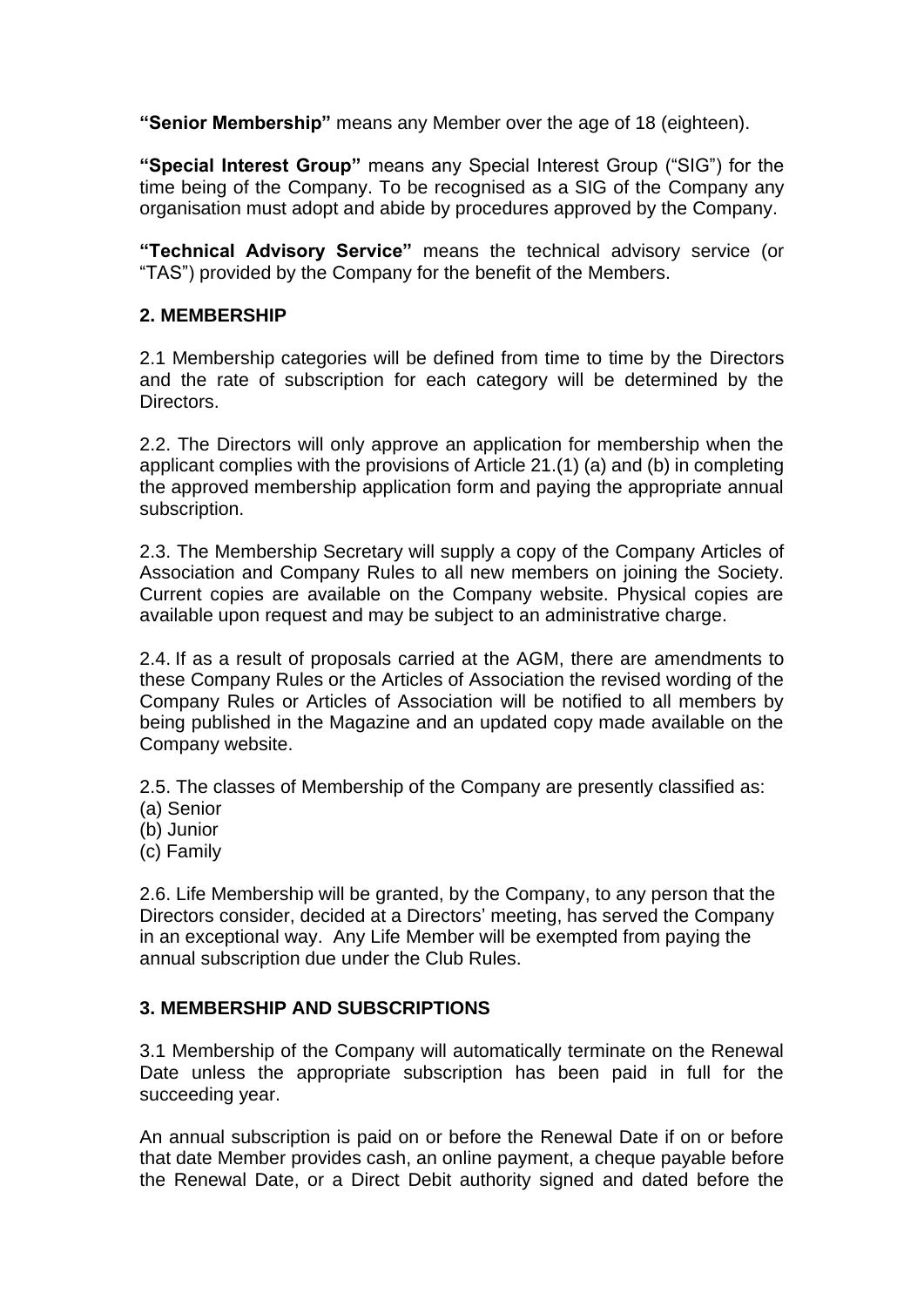Renewal Date. If payment is made by providing a Direct Debit authority, there shall be no entitlement to a membership card or any other benefits of membership until after the Direct Debit has been successfully claimed by the Company. Should the claim against the Direct Debit Authority fail then membership shall be treated as terminated on the Renewal Date preceding the claim unless the Member provides an alternative form of payment within 7 days of the claim failing.

3.2 Renewal payments may be made at any time up to 6 months before the Renewal Date (which will be preserved).

3.3 Applicants seeking to join the Company (including those seeking to re-join after a previous period of membership has expired), will be categorised as follows:

- Category 1: Applicants who have previously been members and whose application to re-join is made within one calendar month of the expiry of their previous period of membership.
- Category 2: All other applicants.

3.4 Subject to Rules 3.5 and 3.6, the following annual membership periods shall apply to members joining the Company:

|                       | <b>Membership Start Date</b>                                                                      | <b>Membership Renewal</b><br>Date                                                       |
|-----------------------|---------------------------------------------------------------------------------------------------|-----------------------------------------------------------------------------------------|
| Category 1 Applicants | Backdated to the day<br>after the Renewal Date of<br>the Member's last period<br>of membership.   | 12 months after<br>the<br>Renewal Date of the<br>Member's last period of<br>membership. |
| Category 2 Applicants | The first day of the month   12 months after the last<br>following the date<br>of<br>application. | day of the month in<br>which the application is<br>made.                                |

3.5 The holding of our annual model show imposes specific constraints on the way in which membership is administered around that time. Accordingly, all applications for membership received during the month in which our annual model show is held will be treated as Category 2, regardless of whether or not the applicant has previously been a Member.

3.6 The Directors may, in extraordinary circumstances only, use their discretion to apply membership start and/or renewal dates that differ from those specified in Rule 3.4. For example, such circumstances might include:

- Circumstances outside of a previous Member's control, that had prevented them from renewing on time.
- Unforeseen circumstances that require differing dates to be applied in order to allow the proper operation of the Company.

3.7 The Directors may, in their absolute discretion, terminate any membership should they consider the Member to have been guilty of an unreasonable misconduct affecting the Company or its Members or any other conduct which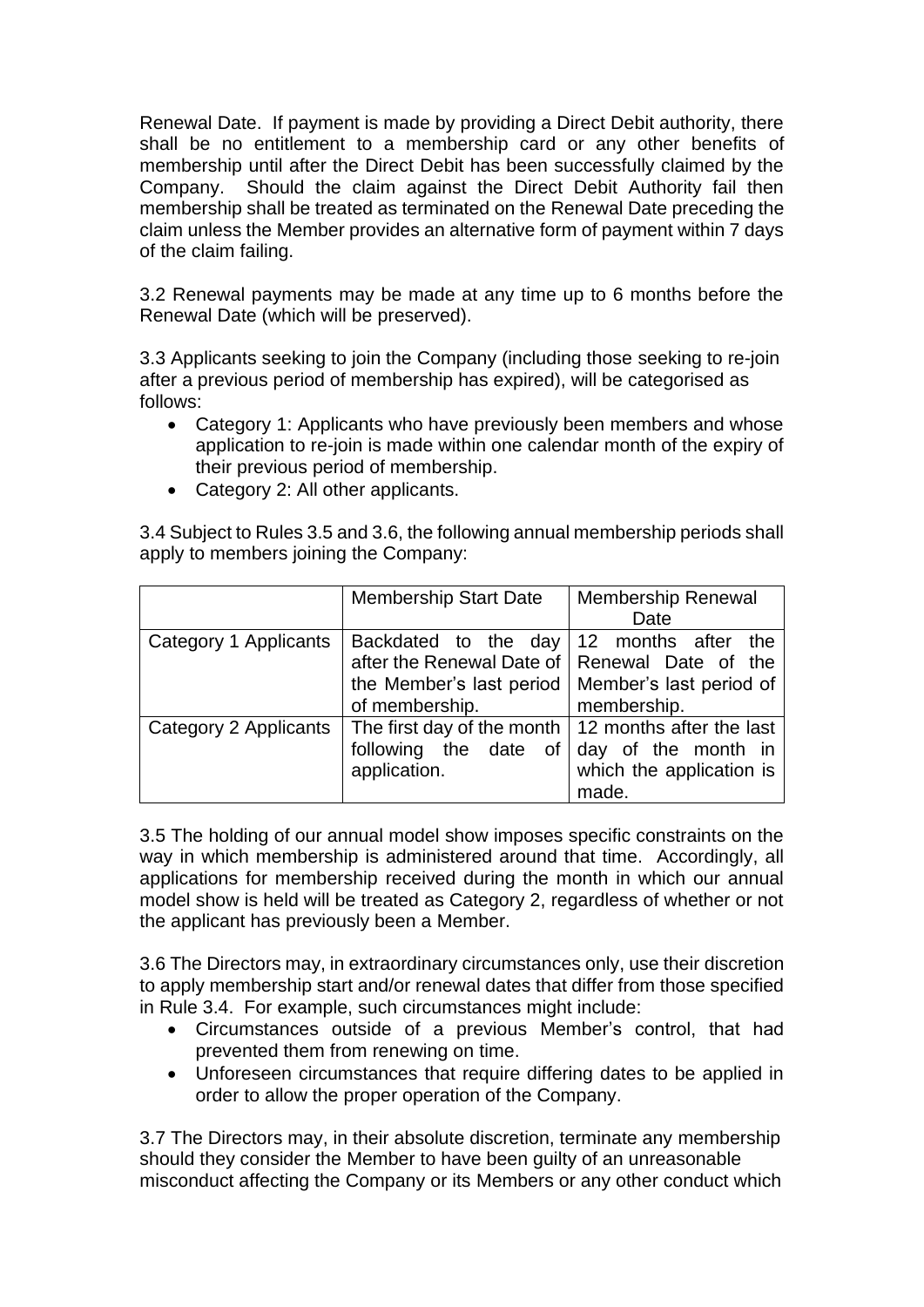renders such person unfit to be a Member of the Company, provided that the Directors act reasonably when reaching their decision to terminate any membership.

# **4. AFFILIATE MEMBERSHIP (CLUB)**

4.1. The Directors shall be able to grant Affiliate (Club) Membership on payment of the appropriate annual subscription, to individual modelling clubs organised in the United Kingdom or worldwide where the activities of that club complement those of the Company and are mutually supportive.

4.2 The annual subscription for an Affiliated Club shall be one and a half times the cost of the Senior Membership subscription for the geographical area where the club is situated.

4.3. The benefits of Affiliate Club Membership shall be:-

(a) The provision of one copy of the Magazine per issue and the ability to announce events therein.

(b) The right to indicate that they are "Affiliated to IPMS (UK)".

(c) The right to apply to share in any surplus space to be allocated by the Scale ModelWorld Manager once Company and trade allocations have been satisfied.

(d) The provision of one entry ticket to the annual show on the same basis as any other Member.

(e) For the avoidance of doubt, an Affiliated Club is entitled to one vote at any general meeting of the Company irrespective of the number of its own members that club has.

4.4 Nothing shall preclude a Member of an Affiliate (Club) Member from applying to become an individual Member of the Company in their own name.

# **5. ANNUAL GENERAL MEETING**

5.1. The policy of the Company shall be that agreed by the Members at the AGM or other general meeting and shall be given effect by the Directors.

5.2. At the AGM, which shall be held as soon as practical after the end of the relevant financial year, the President's report and the independently reviewed Accounts shall be presented together with all Motions and Resolutions and such additional business as the Directors consider necessary.

5.3. The Honorary Secretary, or an appointed Member, shall take minutes at an AGM or other general meeting.

5.4. Admission to the AGM will be by production of a valid membership card.

5.5. Notice of any Resolution for an AGM, duly proposed and seconded, is to be given to the Honorary Secretary in writing not later than the last day of the Company's financial year (by postmark) before the next following AGM.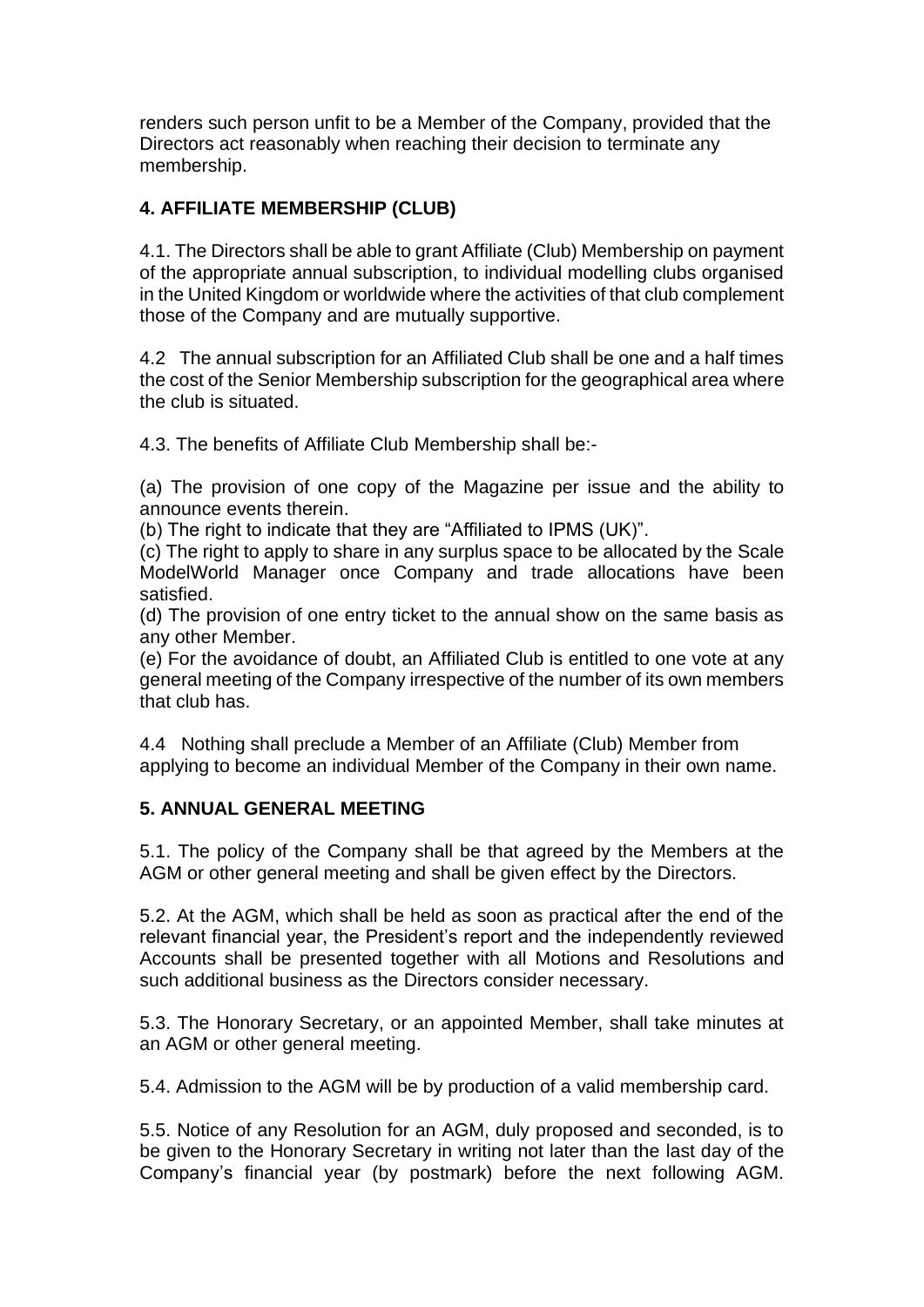Resolutions for consideration by the AGM may also be processed by an email thread from the proposer and seconder, with their formal signatures in writing being provided to the Honorary Secretary before production of the AGM booklet. All such Resolutions submitted should come before the AGM, although the Directors are authorised to "double up" any duplicated Resolutions submitted, provided that this is noted.

5.6. All valid Resolutions submitted for the following AGM shall be published as soon as possible after the deadline for submissions.

5.7 Any proposal to amend a Resolution must be delivered to the Company in writing 48 hours before a general meeting and must not, in the reasonable opinion of the chair of that meeting, materially alter the scope of the Resolution. If these conditions are not met then the amendment shall be deferred to the next general meeting.

5.8. A Resolution shall consist of only that text which is necessary to give an instruction to the Company; any notes of explanation should be brief and may be condensed by the Directors.

5.9. Directors and any person or committee to whom the Directors have delegated some of their powers will submit a written report of their activities to the AGM and may be required to answer questions thereon.

5.10. The AGM shall be held in a venue selected by the Directors with a view to maximising attendance and with regard to ease of access. The venue and date shall be announced as soon as practicable prior to the AGM, but in any event not later than thirty-five days prior to the proposed date. The date and venue shall be notified to all members by a notice in the Magazine.

5.11. Ordinary motions require a simple majority of those voting in order to be carried. Special Resolutions require 75% of those voting to vote in favour for the Motion to be carried. Special Resolutions are required under the Companies Act for particular transactions, and in the case of the Company are also required where a Motion would cause any reduction in the benefits of membership.

5.12. Where a Member has delivered a proxy vote but then attends the general meeting in respect of which that postal or proxy vote has been given, their proxy vote is rendered null and void.

5.13 Twenty persons entitled to vote upon the business to be transacted, each being a Member or a proxy for a Member or a duly authorized representative of a corporation shall be a quorum for any general meeting of the Company. No business other than the appointment of the chairman of the meeting is to be transacted at a general meeting if the persons attending it do not constitute a quorum.

#### **6. DIRECTORS**

6.1. The AGM shall elect Directors to fill the various offices for which there are vacancies. The number of elected Directors must not be less than 5 and if there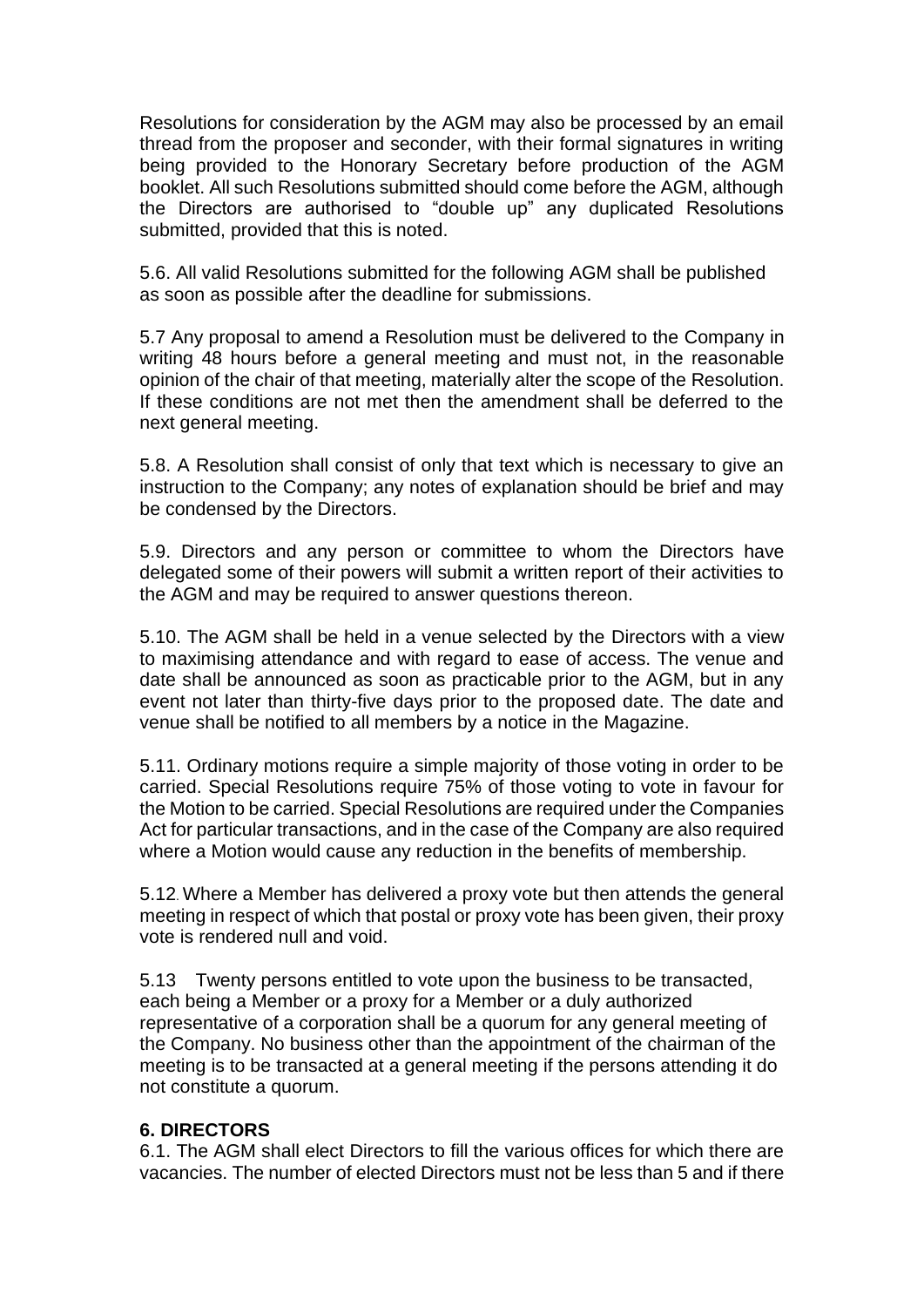is a shortfall the elected Directors must call another general meeting for the purpose of electing the additional number of Directors required.

6.2. No Member may offer themselves for more than one office at any AGM.

6.3. The Honorary Secretary shall read out all the names received, and the office the Members concerned wish to hold, to the AGM and such Member shall be deemed proposed for election.

6.4 Each office shall then be voted on by the meeting, and the Member who receives the highest votes for each particular office shall be elected. Where there is only one candidate for a post, each Member of the Company may either vote for or against the election of that sole candidate.

6.5. The Honorary Secretary or other appointed Director shall take minutes of all meetings and distribute them to the Directors as far in advance of the following meeting as possible. If the Honorary Secretary is not present at any meeting, those Directors present shall select one of those present to take and subsequently distribute the minutes.

6.6. If the numbers of elected Directors exceeds the minimum requirement of 5 but the elected Directors decide that additional persons are required to assist in any role, the Directors may co-opt additional members as required. Such coopted members would not have Director's powers.

6.7. If the Directors consider that a need arises for an additional office or that an office has become redundant, they may decide to create or eliminate offices as required. If an office is eliminated the holder of that office will retain their position as a Director until due to stand for re-election.

6.8 The Directors shall meet at least four times a year. At the first meeting of Directors after an AGM, the Directors shall fix the number for their quorum under Article 11. The quorum must not be less than 5 (Article 11.2) but will generally be set at half the number of the elected Directors plus 1.

6.9. No Member may serve as a Director of the Society whilst their names appear on the Individual Insolvency Register or the Companies House database of disqualified Directors.

6.10. No Member may serve as a Director of the Society if they have been convicted of an offence and have subsequently been imprisoned for more than 6 months. This restriction will no longer apply if more than 5 years have elapsed from the expiry of the sentence dated from the AGM at which they submitted their application (Companies Act 2013 refers).

6.11. No Member may serve as a Director of the Society if they have been convicted of an offence and have subsequently been imprisoned for more than 7 years (Companies Act 2013 refers).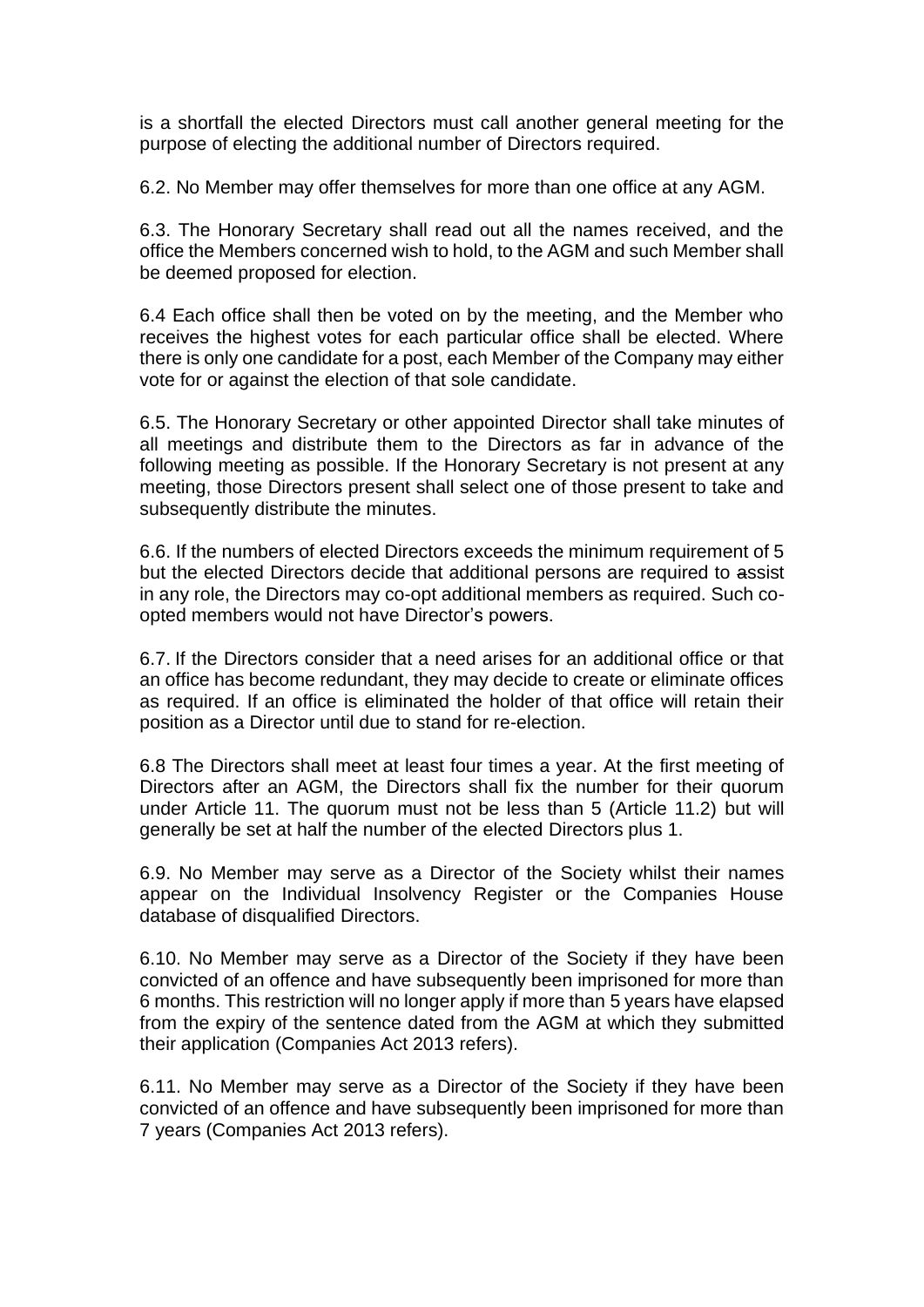6.12. No Member may serve as a Director of the Society if they have been convicted of an offence, or if their current or past actions, causes the Disqualification/Disclosure by Association or compromises the employment Terms and Conditions of Service (TACOS) of a fellow Director.

6.13. No Member may serve as a Director of the Society if they have been convicted of an offence for dishonesty or fraud, even if that only results in a suspended sentence.

# **7. OTHER GENERAL MEETINGS**

7.1. If the Directors consider there is a need for another general meeting they may arrange for one to be held.

7. 2. Admission to an additional general meeting and voting rights therein shall be on the same basis as that for an AGM.

# **8. APPOINTMENT OF ACCOUNTANTS**

The AGM shall appoint professional accountants who shall not be Members of the Company to carry out an annual independent examination or similar exercise to confirm the accuracy of the annual accounts. They shall hold office until the next AGM, when they may be re-appointed if the Members present so approve.

### **9. FINANCE**

9.1. The financial year of the Company shall end on 31st December each year unless a Resolution to change the accounting date in passed at an AGM. The Treasurer shall arrange for the independent examination of the accounts to be conducted as soon as possible after the end of the financial year.

9.2. The final accounts shall be published to the membership not less than 35 days prior to the AGM. In addition, the Honorary Treasurer shall provide detailed figures in respect of any annual show and a detailed analysis of Directors' expenses. Members requesting an additional copy shall be entitled to receive such copy on payment of a charge to cover post and copy charges.

9.3. All monies belonging to the Company shall be paid by the Honorary Treasurer, the Membership Secretary, the Scale ModelWorld Manager or any other Director as approved at a meeting of the Directors into a bank account in the name of the Company. Any other Director receiving Company funds shall pass them to the Honorary Treasurer or Membership Secretary for banking. No Director may pay cash or cheques received into a Company bank account without using an official method provided by the Honorary Treasurer. Any Director paying money into the bank shall notify the Honorary Treasurer immediately and provide full details of the paying-in slip reference, sums banked and details of the type of income banked.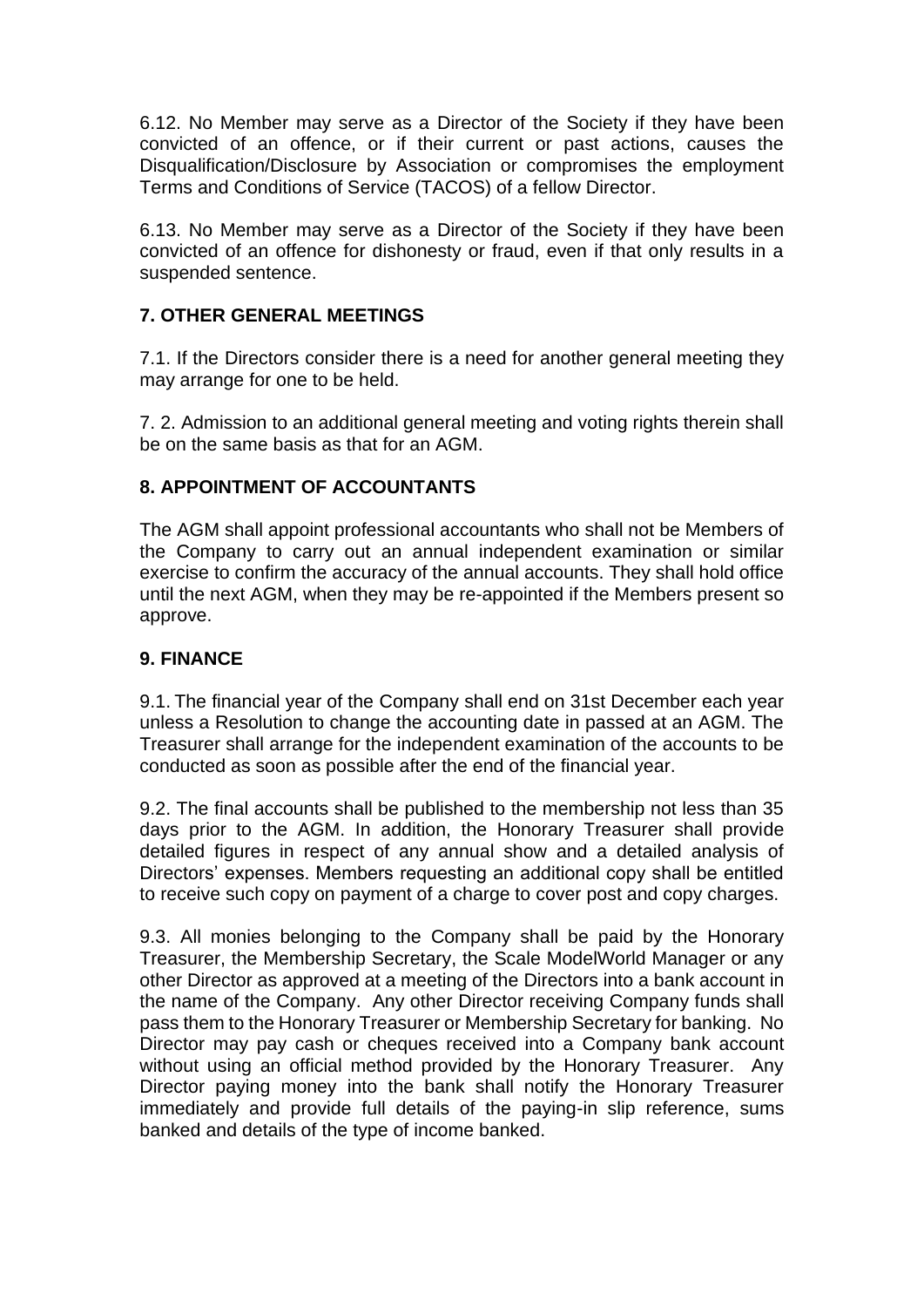9.4. Three Directors must be authorised to operate the Company's bank accounts and any other accounts (such as online payment media). Two Directors must approve any payments made by the Company (one of which must be the Honorary Treasurer or President) for it to be held as valid. Any variation of this procedure shall require approval of the Directors.

9.5. The Honorary Treasurer shall provide written reports on the financial position of the Company at each meeting of the Directors.

9.6. The Company shall have the power to participate in a direct debiting scheme as the originator for the purpose of collecting Annual Subscriptions and/or any other amounts due to the Company.

9.7. No Director may enter into any financial commitment exceeding £2,000 without either the written prior consent of a majority of the Directors or a decision recorded in the minutes of a Directors' meeting. Written consent to contractual commitments does not include exchange of emails or other electronic communications that purport to be sent by Directors to other Directors. In cases where an urgent decision is required and cannot wait until the next scheduled meeting of the Directors, the action must be approved by at least three Directors (to include the President or Honorary Treasurer) and a full report presented for ratification of the action taken at the next scheduled meeting of the Directors.

9.8 Any contract, transaction or arrangement of value exceeding £10,000 shall only be valid and binding on the Company if it is approved in accordance with 9.7 above and is signed by two Directors on behalf of the Company. In any case where this limit is likely to be exceeded the suppliers approached must be informed of this restriction on Directors' powers.

# **10. BRANCHES AND SPECIAL INTEREST GROUPS**

10.1. The Directors may, in furtherance of the objects of the Company, approve the formation of Branches and Special Interest Groups as and when they consider a need exists. The initial appointment of a Branch Secretary shall be approved by the Directors.

10.2. The administration and financial procedures of each Branch / SIG shall follow guidelines issued by the Directors, but each such Branch / SIG shall be financially independent. For the avoidance of doubt, the Branch / SIG officers shall be responsible for their own finances and are not permitted to commit the Company to any expenditure without prior written permission from the Directors.

10.3. Branches and Special Interest Groups will be required to abide by the Branch and Special Interest Group Operational Rules & Procedures available from the UK Liaison officer. Branches or Special Interest Groups that wish to vary these shall require the consent of the Directors.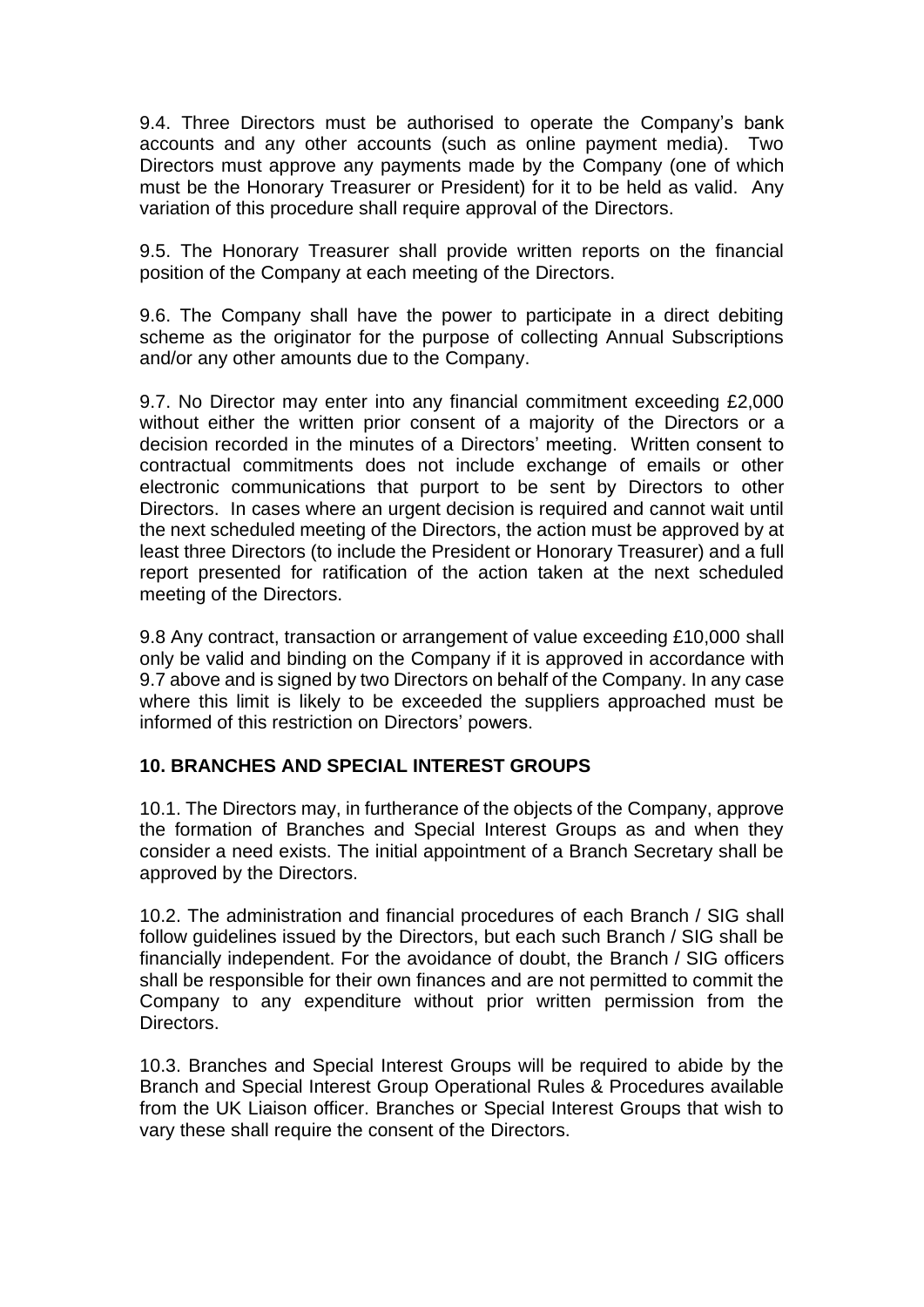10.4. Branch Secretaries and Special Interest Group leaders shall render a report on the year's activities in their Branches / SIGs to the UK Liaison Officer at least thirty-five days before the relevant AGM.

# **11. COMPETITIONS AND DISPLAYS**

11.1. The Company shall hold a National Championship Competition each year at a date and venue decided by the Directors. Rules for participation in this Competition will be issued after approval by the Directors. Changes to the National Competition Rules must be notified to the membership at least six months prior to the event through the Magazine.

11.2. The Company may arrange, or participate in, other competitions or displays as the Directors deem desirable.

11.3. Branches and Special Interest Groups may arrange, or participate in, competitions or displays as they so desire. In the case of the Scale ModelWorld event, or any successor thereto, each Branch or SIG that submits its request for space by the due date specified by the UK Liaison Officer shall be entitled to a minimum display space of 6 feet by 4 feet. The Scale ModelWorld Manager will then allocate additional space to meet Branch or SIG requests subject to the overall availability of space at the show.

11.4. The Company title may not be used for any commercial purpose or by bodies other than Branches and Special Interest Groups without the approval of the Directors.

11.5. Admission to Scale ModelWorld or any other event or competition organised on a national basis by the Directors shall be based on the following categories of entry fee:

- (a) IPMS (UK) life, senior, junior, family and overseas members supported by a current membership card.
- (b) Equivalent members of other IPMS organisations supported by a current membership card.
- (c) Members of the public, who may be charged at different rates.

# **12. GIFTS TO THE COMPANY**

- 12.1 All gifts, awards and presentations to the Company as a whole shall be held by the President "ex officio" during their term of office. When a new President is elected all such items shall be transferred to him without delay. The Honorary Secretary shall keep a record of all such gifts to the Company.
- 12.2 Review Samples can only be requested by the President or Magazine Editor.
	- (a) A register of all gifted review items received is to be maintained.
	- (b) A recipient of a gifted review item may distribute within the Company as they feel appropriate in order to conduct that review.